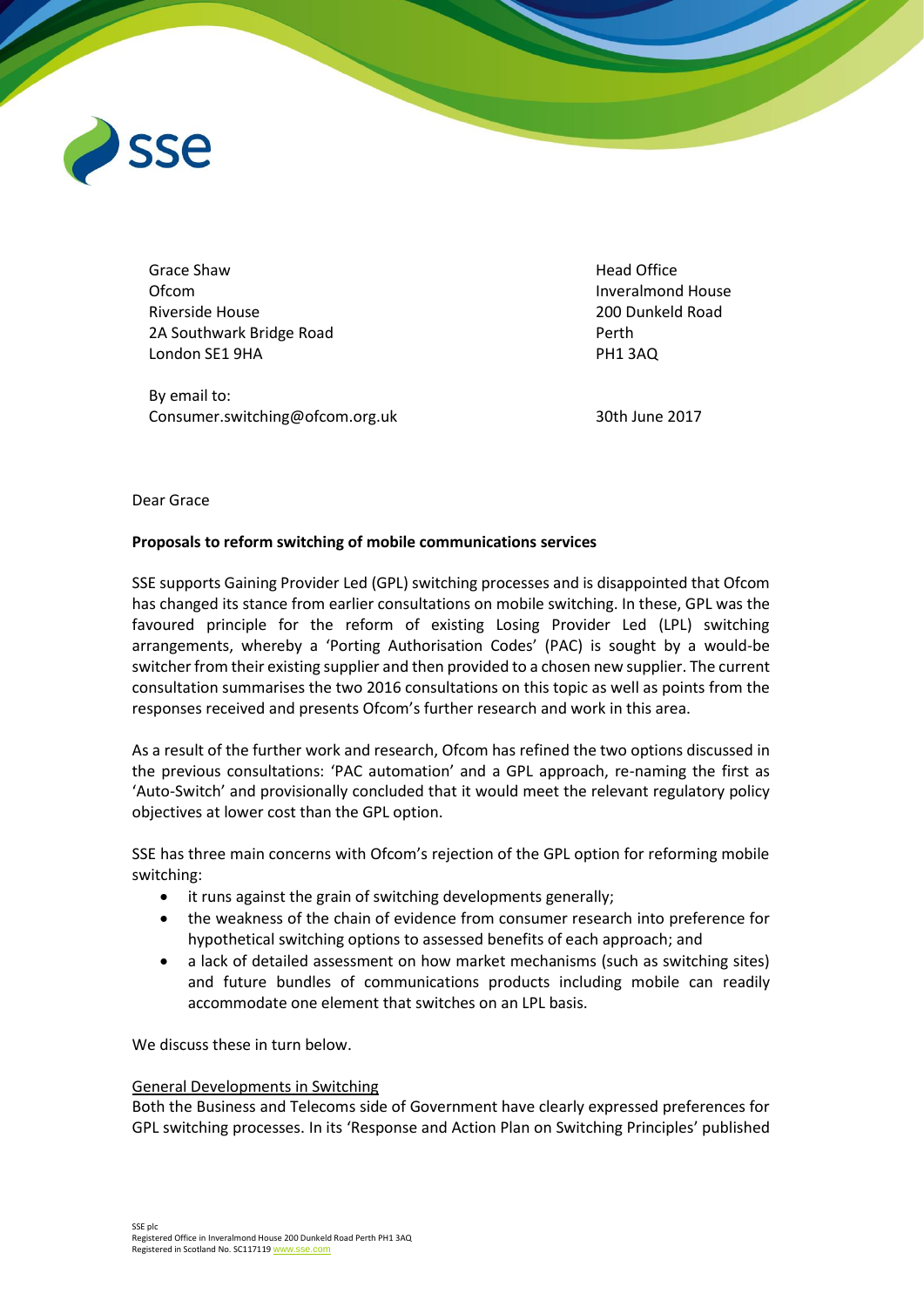in May 2016<sup>1</sup>, the Department of Business, Innovation and Skills set out 7 principles including one that states:

**The switching process should be led by the organisation with most interest in making the switching process work effectively – the gaining provider.** 

Comments relating to this principle in the document also discuss evidence from consumers and the Government's thinking on these that show their support for avoiding the involvement of the LP in switching arrangements e.g. "*Our view remains however that consumers should not have to contact their existing supplier - it should not be an integral part of the switching process*."

In similar vein, there has been a statement from the Department for Culture, Media and Sport in one of the factsheets about the Digital Economy Bill that "*The government believes that consumers should only have to deal with the party that most wants their switch to go smoothly – their new provider*" 2 .

Switching in energy and in the business retail markets for water in England and Scotland are on a GPL basis. Elsewhere in the economy, consumers expect to approach a new provider of choice in order to switch services rather than go to an existing provider and 'ask' if they can leave.

Against this background, we find it surprising that Ofcom has not given more weight in its assessment to the less easily quantifiable benefits of a GPL option for mobile switching in terms of: competition; consistency with how other services are switched; and ease of developing information for consumers on switching in the communications market, where Ofcom's research has illustrated that there are levels of confusion in how to switch that are deterring some consumers from attempting the process. We are in full agreement with the comment reported at paragraph 4.79 of the consultation that Ofcom's focus should be "on implementing a future proofed switching process capable of seamlessly handling all elements of bundled services on a GPL basis".

### Evidence from consumer preferences

**.** 

Consumers have generally supported GPL switching processes when asked to choose between these and LPL alternatives<sup>3</sup>. It is the natural and intuitive way to seek to switch any transferable product as it combines the customer's initiative to instigate a switch with the incentives on the GP to deal with any required 'back office' processes on behalf of the customer in order to ensure that the customer enjoys a smooth and hassle-free journey to join the GP.

Ofcom's further research on consumer preferences about the two proposed process reforms and their willingness to pay shows an overall preference for the Auto-Switch option compared to the GPL option. This basic research data is used to construct a financial benefit

<sup>1</sup> [https://www.gov.uk/government/uploads/system/uploads/attachment\\_data/file/526672/bis-16-](https://www.gov.uk/government/uploads/system/uploads/attachment_data/file/526672/bis-16-155-government-response-switching.pdf) [155-government-response-switching.pdf](https://www.gov.uk/government/uploads/system/uploads/attachment_data/file/526672/bis-16-155-government-response-switching.pdf)

<sup>2</sup> Factsheet on Supporting Consumers, available at https://www.gov.uk/government/uploads/system/uploads/attachment\_data/file/535013/3. Suppor [ting\\_Consumers.pdf](https://www.gov.uk/government/uploads/system/uploads/attachment_data/file/535013/3._Supporting_Consumers.pdf)

<sup>&</sup>lt;sup>3</sup> For example, the research mentioned at footnote 140 of the consultation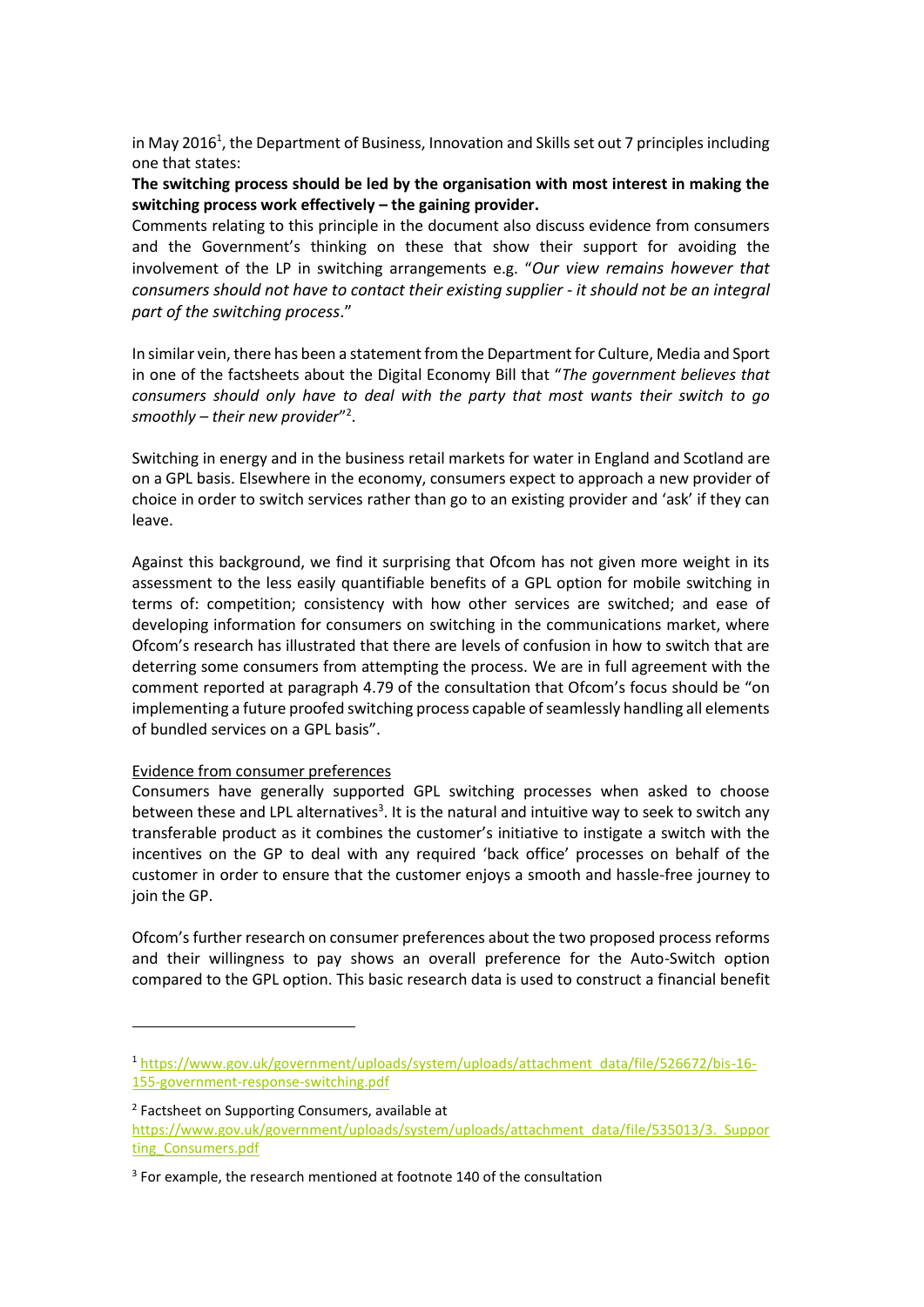analysis that favours the former option but we question whether the consumer preference research is soundly based. It draws on the views of consumers who are already familiar with the existing PAC-based mobile switching process, while the proposed GPL process has a number of unfamiliar steps. Given the range of more general benefits of a GPL process in minimising the influence of LPs over the process, we consider that this should have been given more weight in judging benefit between the two options.

### The effect of an LPL switching process on the market

The review of mobile switching processes takes place in the context of Ofcom's strategic approach to switching in communications markets and the Government's interest in consumer switching generally, as mentioned above and both of these have set out strong support for GPL processes.

Ofcom dismisses 'quad play' switching, where mobile is combined with landline phone, fixed broadband and pay TV, as 'relatively limited to date' in paragraph 4.85. However, Ofcom's own research on consumer harm shows that consumer confusion about mobile switching and reluctance to switch are due, at least in part, to the shortcomings of the current mobile switching processes and this factor is likely to have dampened consumer interest in bundle switches including mobile products. Furthermore, with the BT acquisition of EE, BT is already offering fixed line broadband and mobile service bundles through various advertising channels<sup>4</sup> and further technological developments in this area seem likely.

SSE advocates a vision of communications switching where any combination of products can readily be switched using similar and familiar 'front end' processes for the consumer, even though 'back office' switching systems may be quite different from each other. We believe that allowing one communications product to be switched on an LPL basis will 'chill' the competition for bundles involving that product due to the influence of the LP on the process and on the would-be switcher: this has previously been raised in relation to phone and broadband bundle switching when fixed broadband was switched on an LPL basis before Ofcom's harmonising reforms of 2015. What is currently proposed for mobile in the Auto-Switch option, for example, will give the LP control over links and other content seen by the consumer in the process of switching.

We also have concerns that the various intermediary companies who facilitate online switching may find it difficult to integrate a PAC-based LPL switching process into the portfolio of switchable services they can offer customers. Where 'immediate' response times in fact lie in the control of the LP and thus are subject to a range of interpretations on how quickly this is to be achieved, we believe there could be a risk of consumers continuing to see this element of the online switching process as 'too much hassle' if it cannot be completed within their expected time frame. This control of the latency of communications has a centralised element (via the Central Porting Service) in the proposed GPL process, which is perhaps easier to control at industry level and in any case, the GPL would have both the incentive and the time to follow up on any failed 'immediate' communications which affected particular transactions, minimising the hassle for the would-be switcher.

### Conclusion

1

<sup>&</sup>lt;sup>4</sup> For example, at this link, [http://www.productsandservices.bt.com/products/4g-sim-only](http://www.productsandservices.bt.com/products/4g-sim-only-plans/bb.html?s_cid=con_ppc_maxus_vidZ60_T1&vendorid=Z60&gclid=CM_Hl4Dm9MwCFfYV0wodZ6QJ5Q&dclid=CMTCrYDm9MwCFSWk7QodmosKjQ)[plans/bb.html?s\\_cid=con\\_ppc\\_maxus\\_vidZ60\\_T1&vendorid=Z60&gclid=CM\\_Hl4Dm9MwCFfYV0wodZ6QJ5Q&dc](http://www.productsandservices.bt.com/products/4g-sim-only-plans/bb.html?s_cid=con_ppc_maxus_vidZ60_T1&vendorid=Z60&gclid=CM_Hl4Dm9MwCFfYV0wodZ6QJ5Q&dclid=CMTCrYDm9MwCFSWk7QodmosKjQ) [lid=CMTCrYDm9MwCFSWk7QodmosKjQ](http://www.productsandservices.bt.com/products/4g-sim-only-plans/bb.html?s_cid=con_ppc_maxus_vidZ60_T1&vendorid=Z60&gclid=CM_Hl4Dm9MwCFfYV0wodZ6QJ5Q&dclid=CMTCrYDm9MwCFSWk7QodmosKjQ)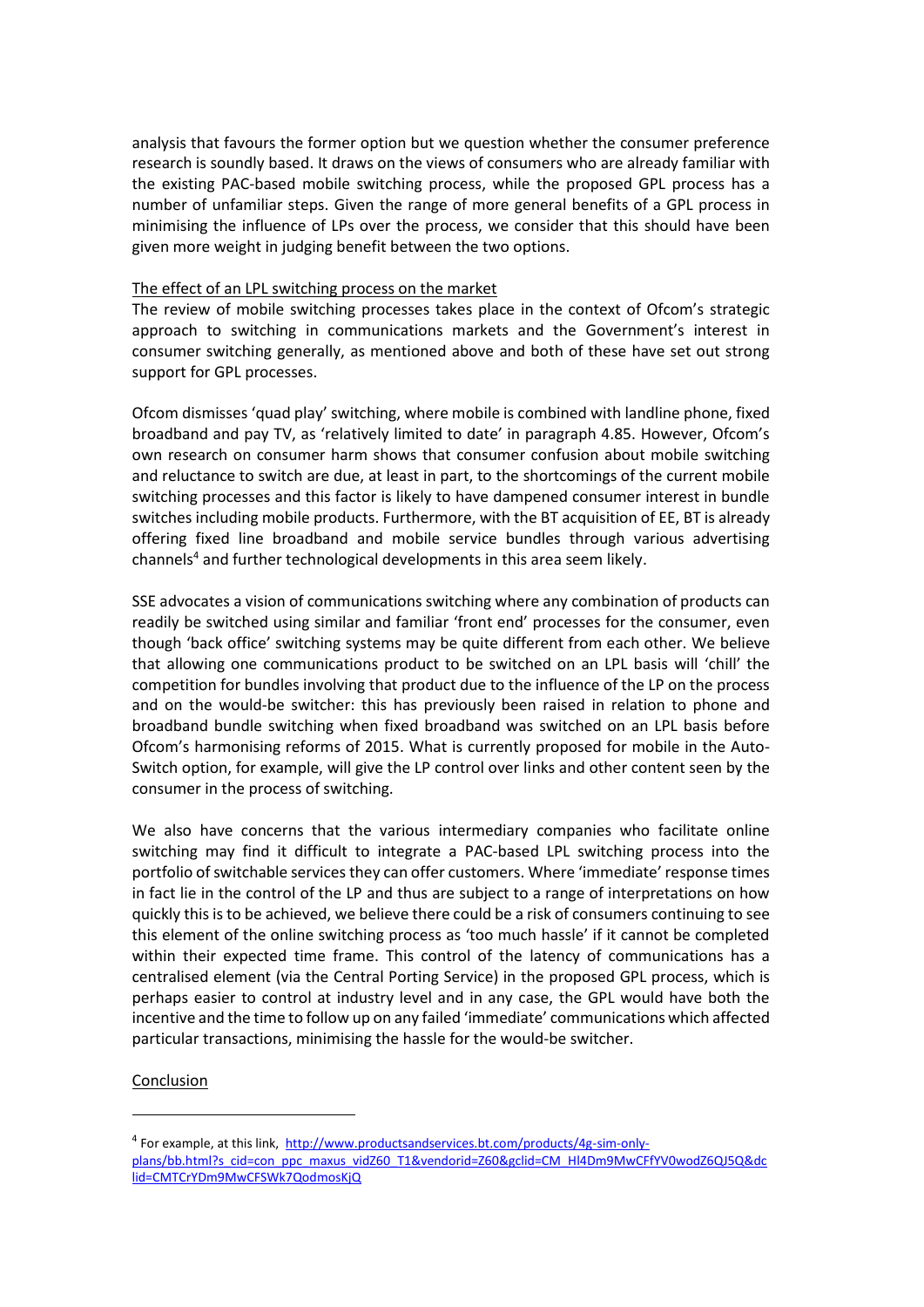Retaining an LPL approach to mobile switching appears to be a wasted opportunity, on Ofcom's part, to mandate a switching process in tune with intuitive GPL arrangements, which are used throughout the rest of the economy and to capture the wider benefits that this would bring.

The appendix to this letter sets out our response to most of the consultation questions, drawing on the above main points, as relevant.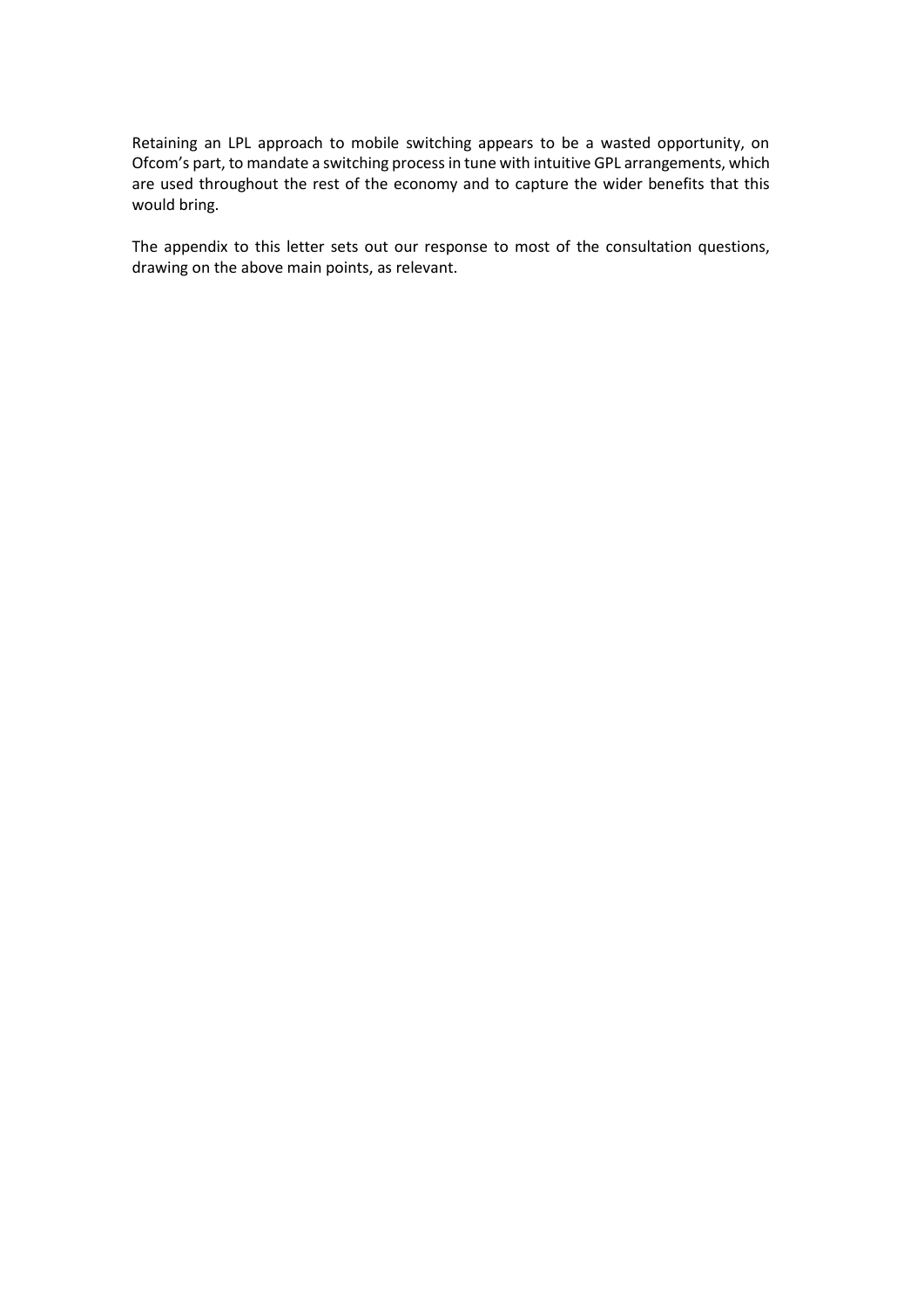### **Response to consultation questions**

*Q1: Do you agree with our updated conclusions that current mobile switching processes create consumer harm in terms of:* 

- *unnecessary time and difficulties progressing a switch, including contact with the losing provider to request a PAC or cancel a service;*
- *requirements to pay notice after the switch has taken place; and*
- *loss of service that can occur when switching?*

**Yes. We support Ofcom's conclusions in this area and consider that the majority of the difficulties and harm that consumers face in mobile switching have their origin in the fact that the main PAC switching process currently offered is an LPL one. In a GPL process, the GP has the incentive to look after the customer's on-boarding journey 'behind the scenes' and make this as smooth as possible, thus removing hassle and coordination worries from the customer.**

# *Q2: Do you agree that our proposed package of reforms is likely to be effective in addressing the consumer harms we have identified?*

**In its updated packages of reforms, Ofcom has identified, at paragraph 4.12, three measures to address collectively the consumer harm identified:**

- **1. A requirement on providers not to charge for notice periods beyond the day on which the switch occurs;**
- **2. A change is switching processes to address unnecessary time and difficulty consumers face to progress a switch; and**
- **3. The proposal that 'loss of service' issues are tackled through the introduction of an end-to-end management process or through voluntary commitments agreed by industry.**

**SSE continues to support item 1, as noted in previous consultation responses.** 

**We have also previously expressed support for coordination in mobile switching that would support a 'make before break' approach to preventing loss of service issues, mentioned in item 3. We are not convinced that voluntary commitments will provide equivalent assurance that there will be a systematic and coordinated approach across all the parties involved in the mobile supply chains towards improving the customer experience of mobile switching and maintaining it through market and technology changes going forward. We note that Ofcom is awaiting further information from the Operators' Steering Group on this topic and clearly the final voluntary proposals cannot be commented upon in responses to this consultation.**

**In relation to item 2 above, we agree that changes to the switching processes are necessary to address the difficulties that consumers face in using them. We continue to support GPL switching processes and are disappointed that Ofcom is not proposing to require such a process for mobile switching.**

# *Q3: Do you have any comments on the specific process design for the different elements of the proposed reform package?*

**We consider that the newly defined 'Auto-Switch' process has the following drawbacks:**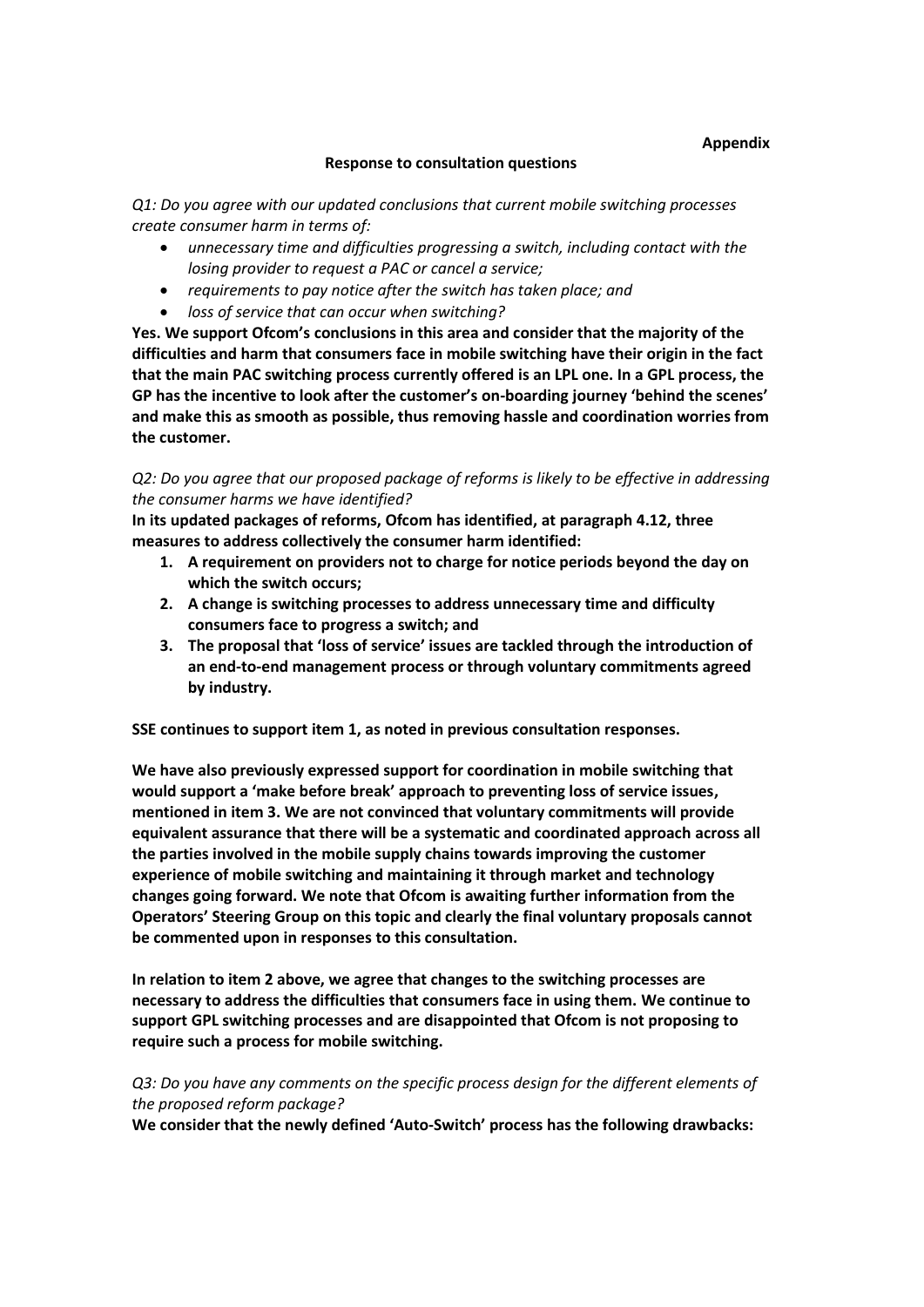- **It still leaves the LP with a degree of control over the process and experience of consumers who are seeking to leave. Ofcom acknowledges at paragraph 4.30 the incentives that LPs have to continue to steer consumers towards retention activity and we see no reason to expect that the design of websites and links that consumers visit as an integral part of the Auto-Switch process would not seek to exploit that retention opportunity. In this respect, the use of the 'Central Porting Service' in providing neutral information on PAC codes was one of the better aspects of the previous design of this LPL switching option.**
- **The process would allow the LP to provide switching information (such as any early termination charges payable etc) by providing links in texts to material on the LP's website, according to the comments at paragraph 4.109. The same options would presumably be open to LPs designing the content of the parts of their website that deliver PAC and switching information online. This contrasts markedly with the losing notification information requirements in the fixed line switching process, which are required to be comprehensive and neutral in tone, not being able to make any marketing statements. This control over the LP's involvement in fixed line GPL switching processes has arguably contributed to its success in making potentially switching customers well informed about the implications of switching while providing a smooth switching process. By contrast, the Auto-Switch process could lead to unintended consequences via the LP's greater role in providing information in the process.**
- **There is still also a valid path under this option for the would-be switcher to talk to the LP: it is still an LPL option. There thus remain all the risks identified both by Ofcom and the Government's review of switching (see footnote 1) at page 16: 'significant lengths of time' before customers could obtain their PAC code and customers finding the practices of LPs 'intimidating'.**
- **The new routes of 'immediate' text or online response to texted or online PAC requests respectively may not be used by all potential switchers. We noted in our previous response that more vulnerable customers are likely to have a preference to speak on the telephone to request what they need and would therefore still be subject to the unwanted save activity that Ofcom has identified through its research is a major difficulty for some customers. In paragraph 4.53, Ofcom's response to this point is that it is not trying to remove harms for all consumer groups. However, we would have thought that the ease of switching processes for vulnerable and relatively unengaged groups would be a material consideration for Ofcom in assessing the options. Section 2.33 of the consultation already refers to section 3(4) of the Communications Act where various matters to which Ofcom must have regard are set out. We note that this section also contains references to vulnerability, the elderly and those with disabilities at parts (h) and (i).**
- **At paragraph 4.83, the consultation notes that under the GPL process, customers would normally have to receive and reply to a verification text which authorises the switch. We suggest that replying to a text which provides clear instructions would be easier for more vulnerable customers than generating a text themselves to request a PAC – their point of recourse, if they need assistance would be the Central Porting System or the GP rather than the LP. Thus, the proposed interactions of the GPL process seem easier for these customers than those**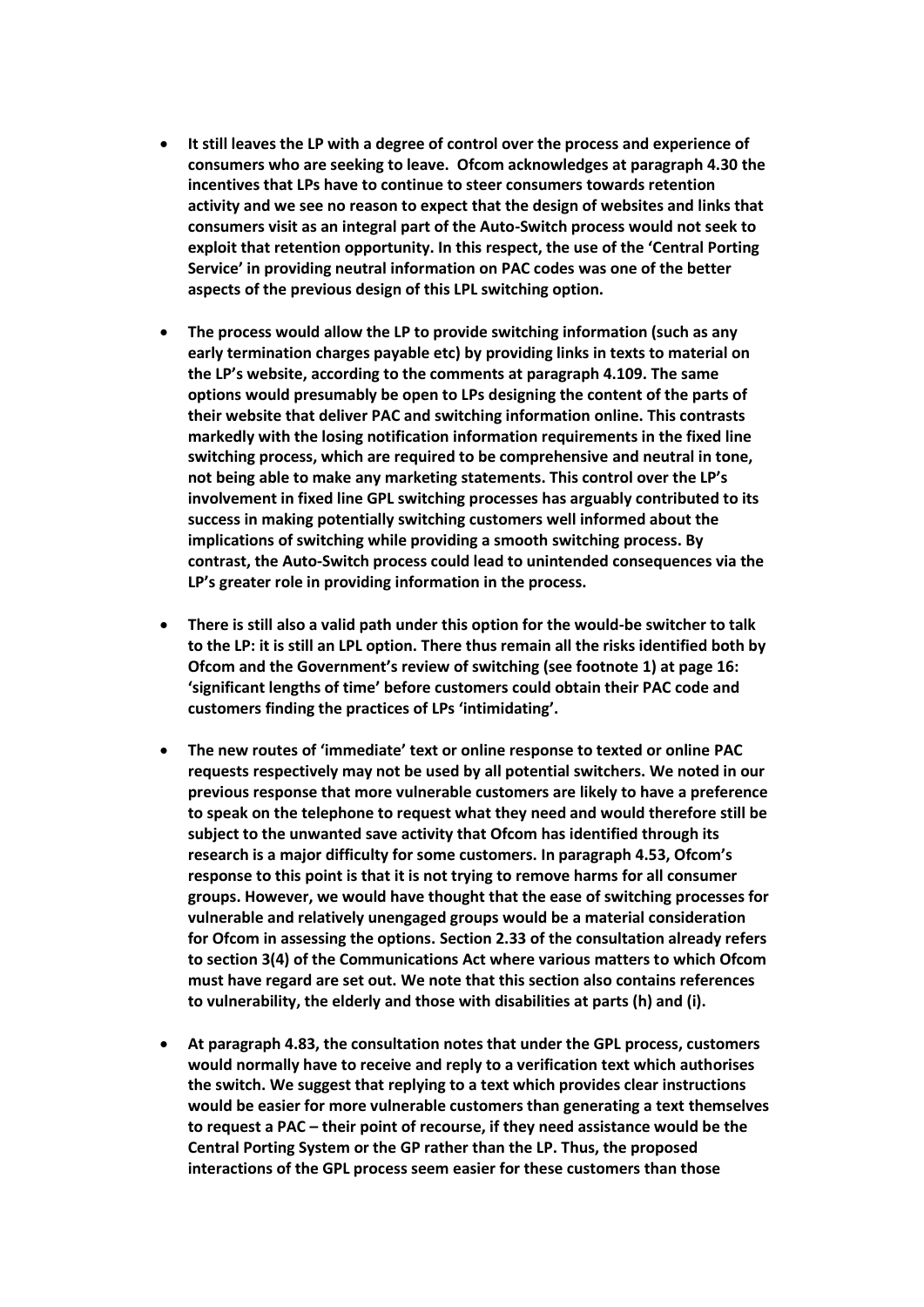**mandated under Auto-Switch, where contact with the LP is an integral part of the switching process.**

- **The proposed process appears to rely on 'immediate' return of information to switchers for PAC codes and the switching information discussed above. This represents significant cost and challenge in IT terms compared with information delivery on a more relaxed timescale, which would be compatible with a GPL process where the GP, holding the relationship with the customer, has the time to process necessary information flows 'offline' from the customer discussion if necessary. It also suggests that there is little resilience in the Auto-Switch option if there are IT issues compromising the delivery of the 'immediate' information.**
- **Following on from the above point, we note that comparison sites and other intermediaries support GPL switching of mobile services. We are not convinced that Ofcom has fully considered how the proposed Auto-Switch process could be used by these companies to ensure a swift and secure switching process for product bundles including a mobile service.**

*Q4: Do you agree with our assessment of the likely impacts that we have presented of each of the options for reform:* 

• *Prohibiting charging for notice after the switching date;*  **No comment.**

- *Auto-Switch;*
- *GPL;*

**As noted in the covering letter, we are not convinced of the sturdiness of Ofcom's methodology to take customer preference data to build relative projected benefits of the two options. We believe that there may have been unconscious preference by consumers for Auto-Switch as it is more familiar (given current mobile switching processes) than the GPL option and, as Ofcom notes in paragraph 5.43, they may have been uncertain how the GPL process would work in practice.**

**There are a range of unquantified benefits for GPL processes generally, such as the removal of the LP's degree of control over the switching experience; the simplicity of the message about how to switch, aligning with what is used for fixed line and in other sectors; the alignment of GP's incentives and ability to control the consumer's switching journey with the interests of the consumer in having a smooth and hassle-free experience of switching; the encouragement of competitors and competition due to the lower level of LPs' influence on switching processes; and the prospect of a single harmonised and future proof switching framework for all mass market communications products, capable of handling all types of communications bundle transfer with the same 'front end' for consumers. When all these advantages of a GPL approach are taken into account in an overall assessment, we believe there would be a clear preference for GPL and do not agree with Ofcom's more dismissive statements about GPL, for example at paragraph 5.45. Again, the Government's conclusion on this matter at the reference in footnote 1 is that 'the evidence suggests GPL processes provide the best consumer experience'.**

**In Figure 16, where Ofcom summarises the costs and benefits of the Auto-Switch and GPL options, the same phrasing is used to describe the benefit 'Removes the need to speak to the losing provider to port / terminate'. However, the benefit is not qualitatively the**